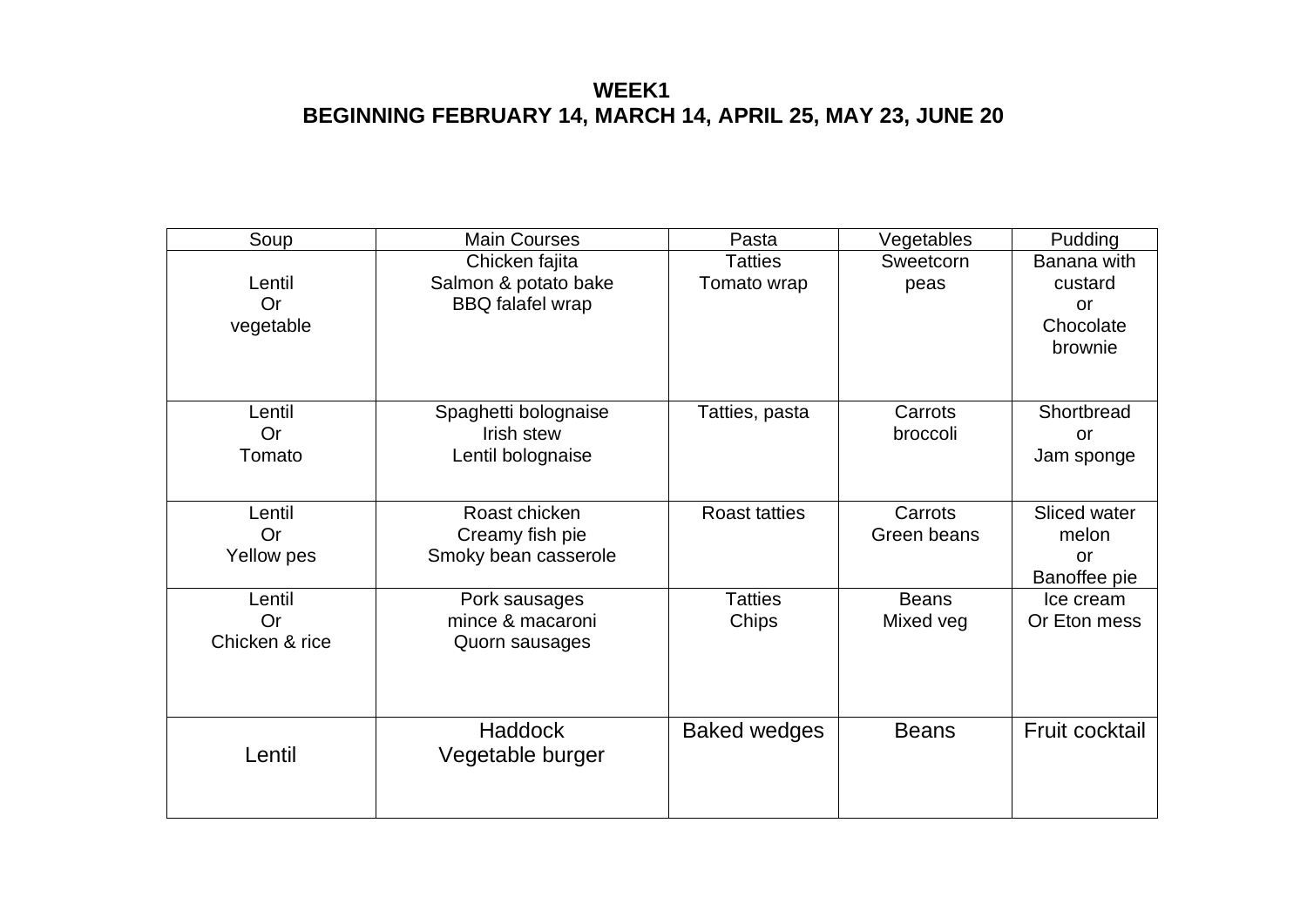### **WEEK 2 WEEK BEGINNING FEBRUARY 21, MARCH 21, MAY 2, MAY 30, JUNE 27**

| Soup                                    | <b>Main Courses</b>                                                       | Pasta                  | Vegetables                 | Pudding                                                     |
|-----------------------------------------|---------------------------------------------------------------------------|------------------------|----------------------------|-------------------------------------------------------------|
| Lentil<br><b>Or</b><br>Pea soup         | Mince pie<br>Lamb madras<br>Quorn & veg pie                               | Tatties<br><b>Rice</b> | <b>Broccoli</b><br>Carrots | Fruity<br>doodlebug<br><b>Or</b><br>Fruit crumble           |
| Lentil<br>Or<br>Minestrone              | Chicken pasta<br>Salmon fishcake<br>Chunky vegetable pasta                | <b>Tatties</b>         | Sweetcorn<br>Peas          | Berry cookie<br><b>Or</b><br><b>Steamed fruit</b><br>sponge |
| Lentil<br><b>Or</b><br>Cream of Chicken | Pulled pork roll<br>Beef lasagne<br>Homemade Vegetable burger roll        | tatties                | Coleslaw<br>Green beans    | Fruit jelly<br>Or<br>Jam roly poly                          |
| Lentil<br><b>Or</b><br>Sweet potato     | <b>KGS Chicken curry</b><br>Smoked haddock in white sauce<br>Cowboy beans | Chips<br>rice          | Sweetcorn<br>Mixed veg     | Sliced<br>honeydew<br>melon<br><b>Or</b><br>semolina        |
| Lentil                                  | Macaroni cheese<br>Pizza                                                  | Wedges                 | <b>Beans</b>               | <b>Fruit salad</b>                                          |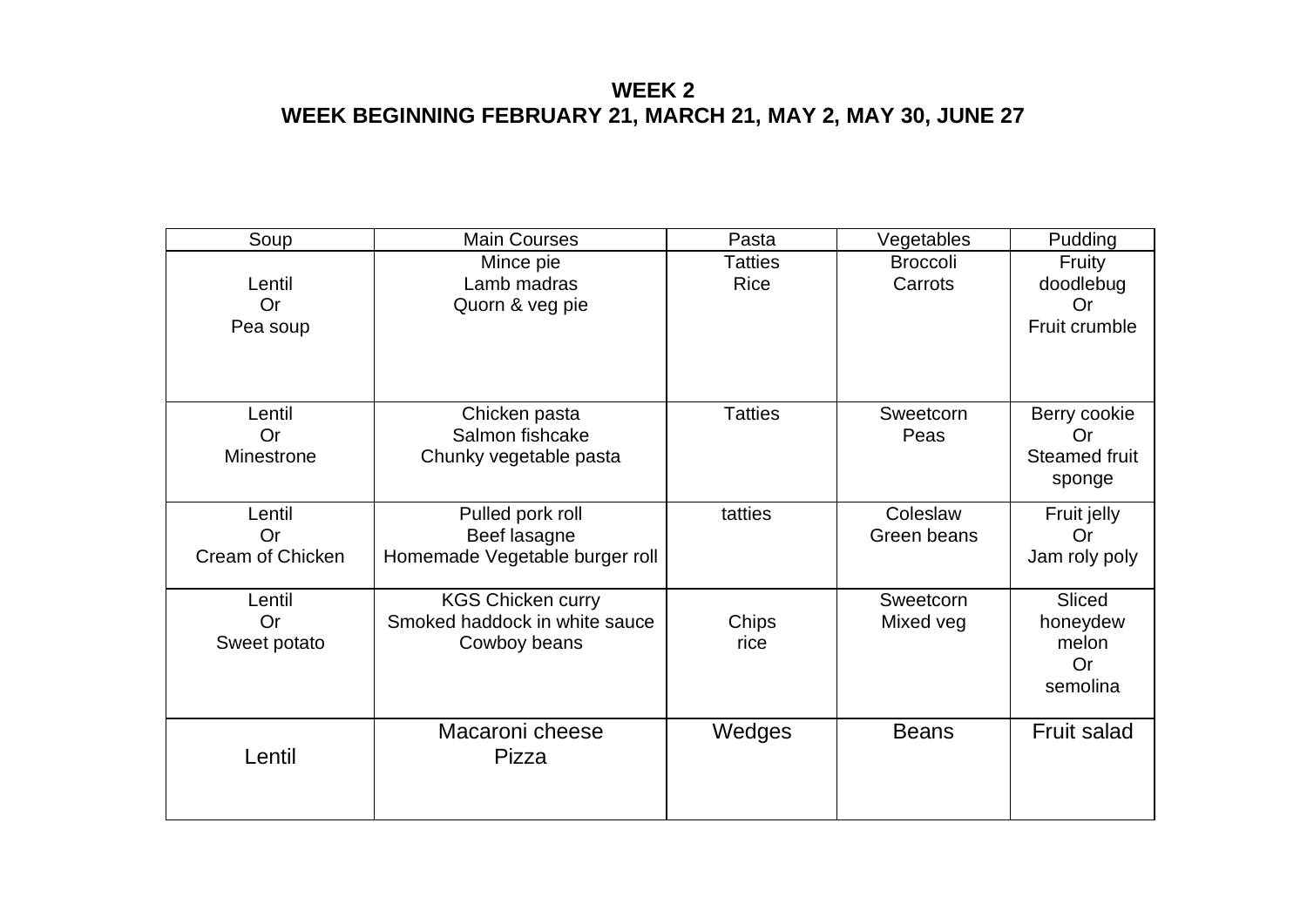#### **FEBRUARY WEEK 3 WEEK BEGINNING FEBRUARY 28, MARCH 28, MAY 9, JUNE 6**

| Soup             | <b>Main Courses</b>    | Pasta   | Vegetables       | Pudding            |
|------------------|------------------------|---------|------------------|--------------------|
| Lentil           | sausage pasta bake     | tatties | corn             | chocolate orange   |
| Or               | chilli con carni       | rice    | green beans      | cake or            |
| tattie & leek    | veg pasta provencale   |         |                  | yogurt             |
|                  |                        |         |                  |                    |
| Lentil           | southern fried chicken | tatties | coleslaw         | carrot cake        |
| Or               | grilled salmon         |         | peas             | <u>or</u>          |
| yellow split pea | chickepea fritters     |         |                  | yogurt             |
|                  |                        |         |                  |                    |
| Lentil           | roast beef & YP        | tatties | <b>Broccoli</b>  | sliced melon       |
| Or               | BBQ pork chop          | rice    | Mixed vegetables | or                 |
| cream of veg     | spiced lentil & bean   |         |                  | clootie dumpling   |
|                  | pattie                 |         |                  |                    |
| Lentil           | breaded haddock        | chips   | peas             | oaty fruit crunch  |
| Or               | chicken & veg stir fry | noodles | beans            | or                 |
| tomato & basil   | plant based stir fry   |         |                  | rice & raisins     |
|                  |                        |         |                  |                    |
| Lentil           | pizza                  | Wedges  | <b>Beans</b>     | <b>Fruit salad</b> |
|                  | macaroni cheese        |         |                  |                    |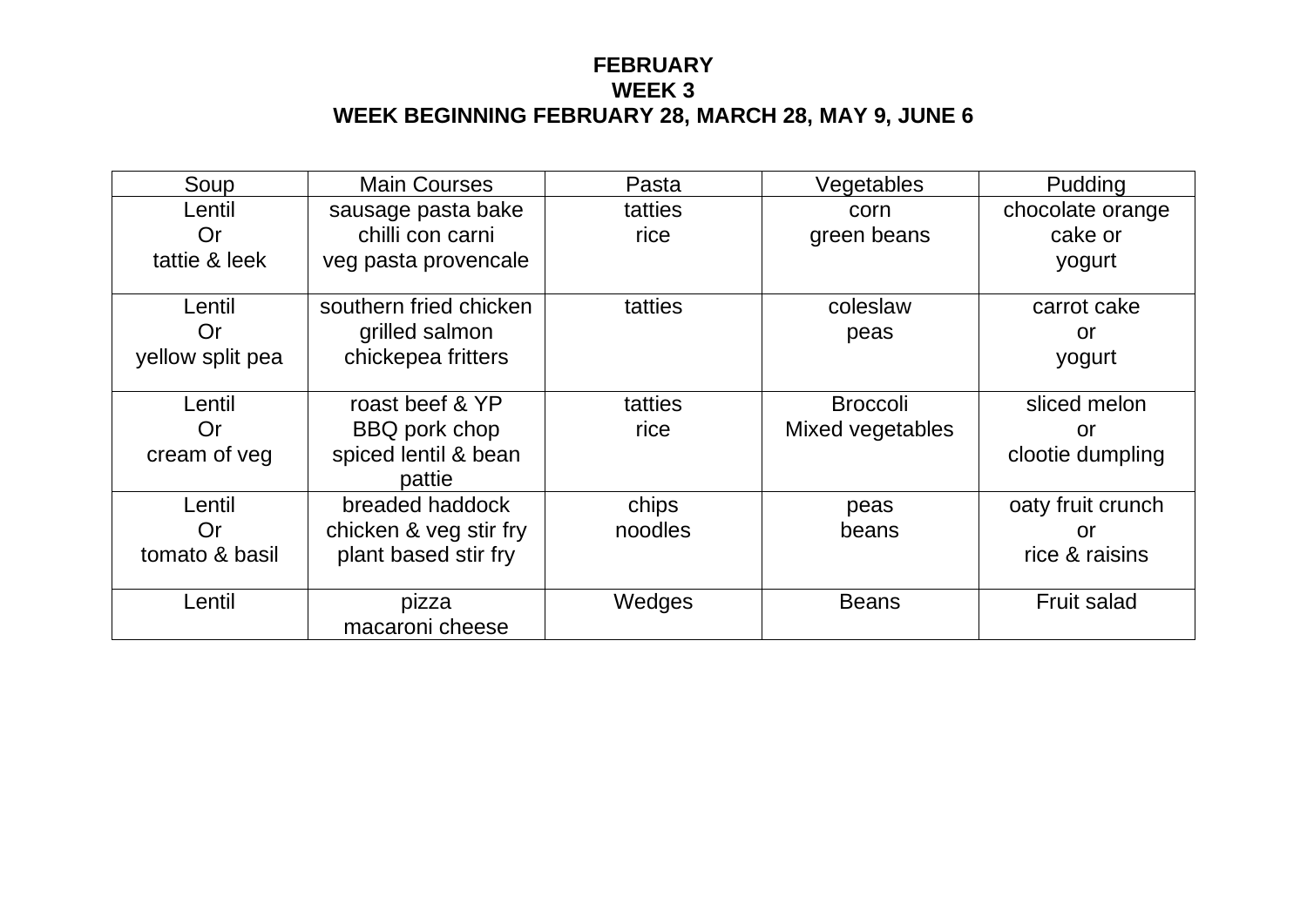## **WEEK 4 WEEK BEGINNING MARCH 7, APRIL 18, MAY 16, JUNE 13**

| Soup                                                  | <b>Main Courses</b>                                                                   | Pasta                   | Vegetables                             | Pudding                                         |
|-------------------------------------------------------|---------------------------------------------------------------------------------------|-------------------------|----------------------------------------|-------------------------------------------------|
| Lentil<br><b>Or</b><br>Red pepper & tomato            | Mince & yorkie E/G/D<br>Fish fingers F/G<br>Herbie spaghetti G<br>Macaroni cheese G/D | <b>Tatties</b>          | Peas<br>carrots                        | Steamed syrup<br>Sponge E/G/D<br>Or<br>Yogurt D |
| Lentil<br>Or<br>Chinese chicken<br>SY/SS              | Battered sausage G<br>Italian beef G<br>Vegetable burger G<br>Macaroni cheese G       | <b>Tatties</b><br>chips | <b>Beans</b><br>Mixed veg              | Chocolate crunch G<br><b>Or</b><br>yogurt       |
| Lentil<br><b>Or</b><br>Sweet potato &<br>coconut soup | Meatball in tomato sauce<br><b>Gammon steak</b><br>Quorn pieces in tomato sauce       | <b>Tatties</b><br>pasta | <b>Broccoli</b><br>Mixed<br>vegetables | sliced melon<br>or<br>cheesecake                |
| Lentil<br>Or<br>carrot & orange                       | sausage roll<br>salmon tagliatelle<br>cheese & onion pinwheels                        | chips                   | beans<br>peas                          | tapioca & fruit<br>Or<br>yogurt                 |
| Lentil                                                | breaded haddock<br>cheese fingers                                                     | Oven baked<br>wedges    | <b>Beans</b>                           | <b>Fruit salad</b>                              |